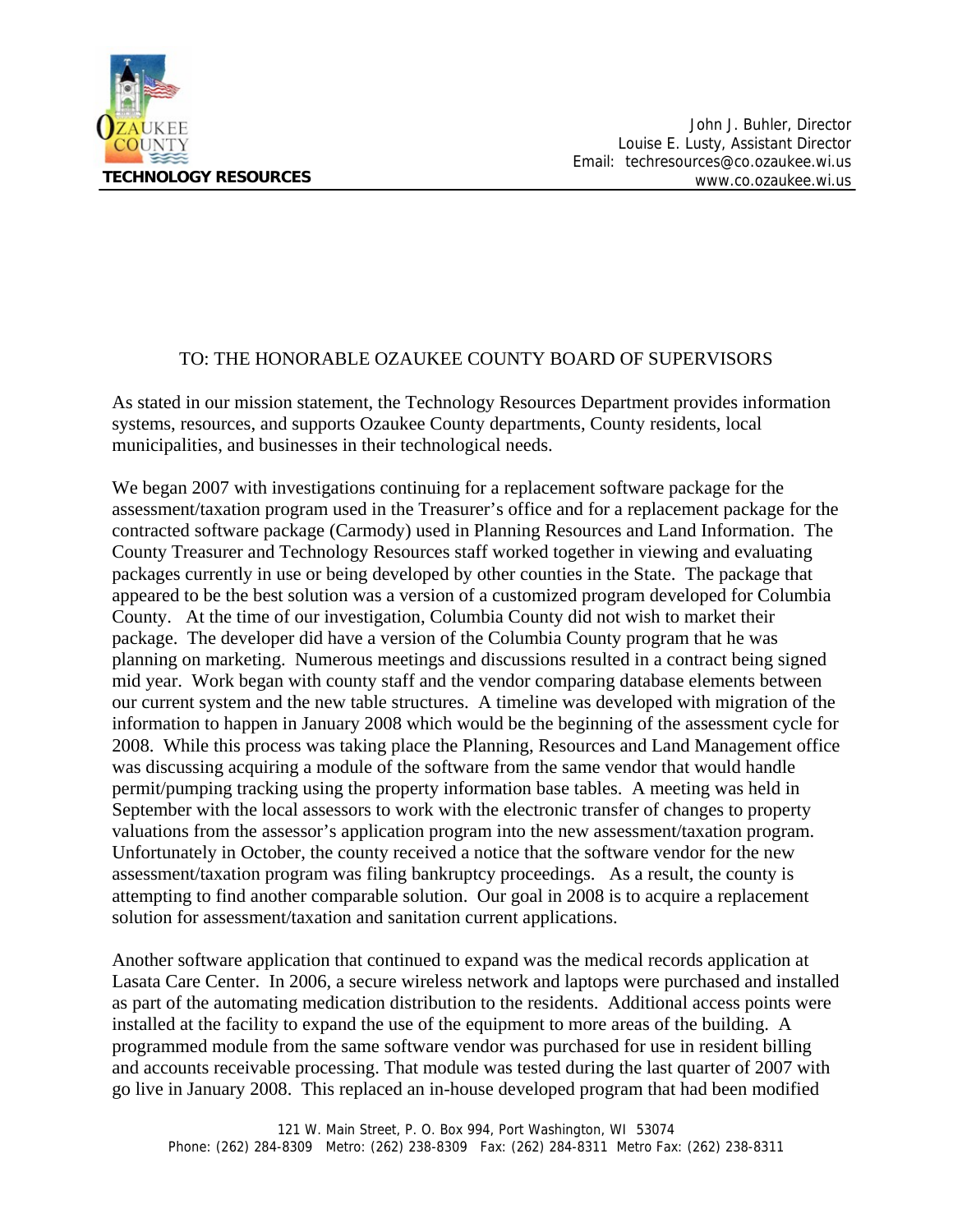over a number of years. Still another program module is going to be added which will allow the nursing staff to do resident charting through the wireless network.

Technology Resources assisted the Finance Department in migrating to a new version of Great Plains software. New servers were acquired and installed for loading the new software and setting up licensing and configuring the department accounts. Current integrations of information from outside sources were modified to work with the new equipment. Go live is expected in the first half of 2008.

Some in house training classes were conducted including Microsoft FrontPage and Windows XP (Computers 101). Individual training (one on one) is available to county staff and local municipal employees. Local municipalities pay for any courseware purchased by the county at cost. Staff performed technical support on a technician and network administration level for local municipalities. Time is billed back to the respective agency on a monthly basis. Personal computers and software have been purchased through the county setup and billed back to the requestor.

We have started installation of Microsoft Office Professional 2007. The first installation was in the Department of Administration. Our current agreement with Microsoft allows us to migrate to the new version on our timeline. The remaining departments will be updated during 2008.

A new version of software was installed on the County wide telephone system. Maintenance of the telephone system was transferred mid year from Mitel Telephone Systems to Enterprise Systems Group located in Little Chute. Enterprise Systems Group now handles all software installs, telephone network maintenance and all voicemail system support. Prior to installation of the software upgrade, schedules were coordinated between Technology Resources, Radio Services, Law Enforcement and Lasata Care Center to minimize interruption of services while the updated software was put online. An upgrade to the voicemail system will be executed in 2008.

The Radio Services staff had several large projects continue in 2007. They deal with communication infrastructure issues for radio communications, paging etc. The county radio system backbone upgrade project was put in operation during 2007. This included the replacement of radio shelters at each tower site. New generators and air conditioners were installed, tested and put in operation. New radio system backbone equipment was installed at the tower sites, had functional tests performed and coverage area tests completed. Engineering staff from Tyco/M/A Communication Systems from Virginia, project management from Communications International Inc. of Florida and technicians from General Communications, Inc. were here during the various phases of the setup, installation, performance testing and deployment of all the new equipment during the project. Final cutover occurred on December  $7<sup>th</sup>$ . Disposal of the old shelters and of radio backbone equipment will be completed in early 2008.

Another project that began in 2006 and continued in 2007 was the Wireless 911 (E911) Upgrade. This project brought together Sheriff Department, Technology Resources, Land Information, local law enforcement officials and communications vendors in determining how the County would handle receipt and dispatching of all wireless calls received through the wireless providers covering Ozaukee County. Changes were made to County dispatching systems to accommodate identifying the location of the incident and dispatching of law enforcement agency. As part of the